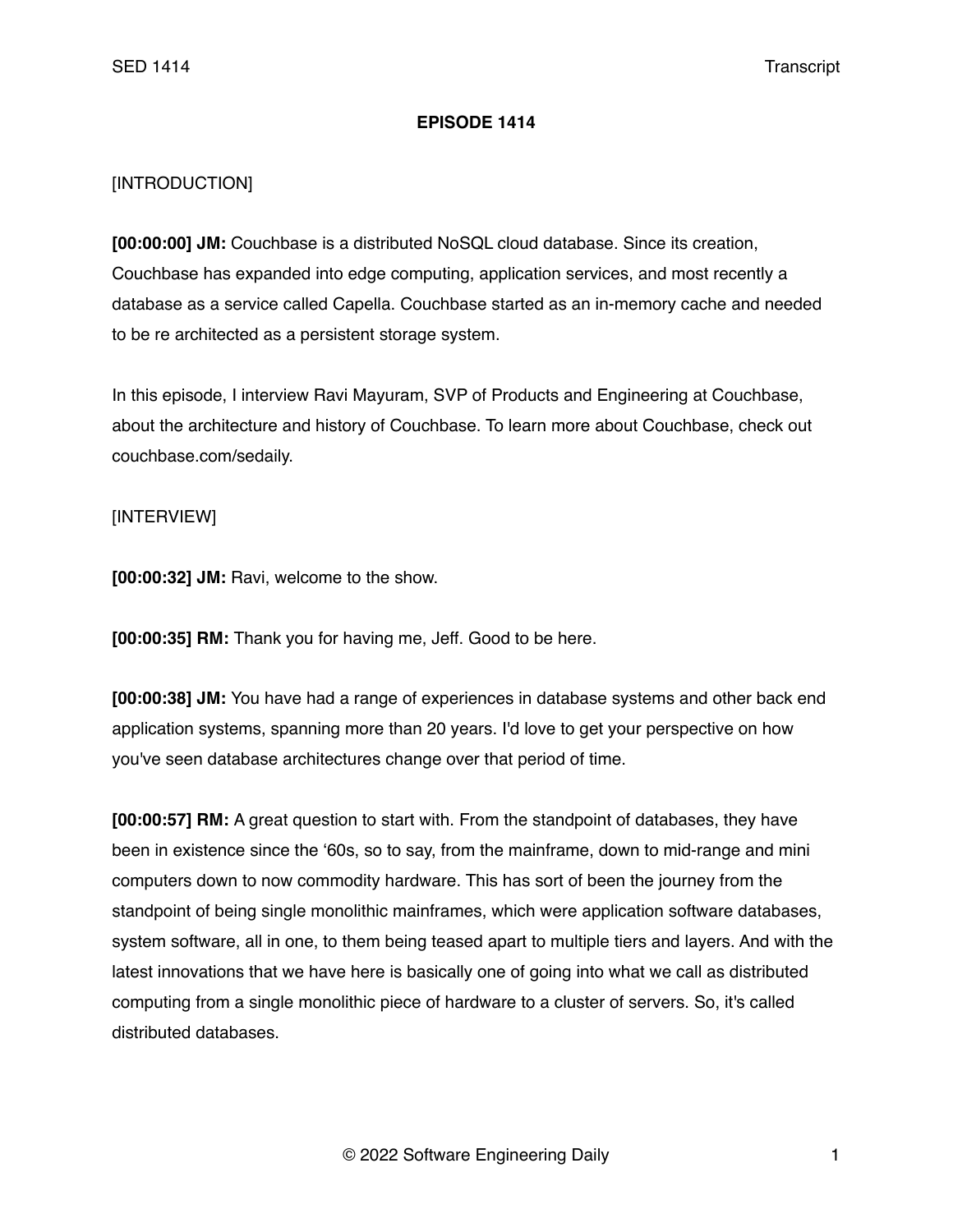So that's been the evolution. On the one hand, from the standpoint of how it has evolved from super expensive pieces of hardware to sort of commodity boxes in which we can run this. That's the democratization of that from that perspective. On the other axis is the sort of development paradigms that have changed along these last years, and how relational databases or database field in general has sort of gone about it is the other evolution from starting with the codicil systems of the past, to hierarchical databases of the past came the major innovation on this journey, which is basically relational systems. And this happened in the late '70s, early '80s. Since then, we have been sort of all on this relational journey.

While that was going, there have been other innovations, which had not somehow succeeded, but they were the object-oriented databases, object relational databases, XML databases. These are all some of the evolutions that are sort of happened. And finally, all of that innovation, not completely thrown away, all of that emerge this sort of NoSQL paradigm, which is, from our perspective, what extending were licensed systems have been all these years and sort of removing some of those limitations that the relational systems have placed. Because now, the modern requirement of data and the database management systems has completely changed to performance and scale and low latencies. The issues which did not exist to this level, back when the main objective was to go from physical records to electronic ledgers. This is where the relational journey began.

So, that in a nutshell, the hardware, networks and memory and disks, they've all evolved tremendously. That's one axis of evolution, which the databases have to adapt to. Second is the development paradigm has completely changed. There was no worldwide web and there was no object-oriented programming, when many of the database innovations of the past had happened. Finally, the consumption model has changed, which is all cloud and consumptionbased computing as opposed to the good old days of you having to run on dedicated hardware. That type of computing paradigm has completely changed.

After this mobile as a component, the edge as a component, then the landscape has completely changed. And yet, in many instances, we are still using technologies that were built in the '70s and '80. This is the modernization journey, or the database that we are here sort of making happen in Couchbase.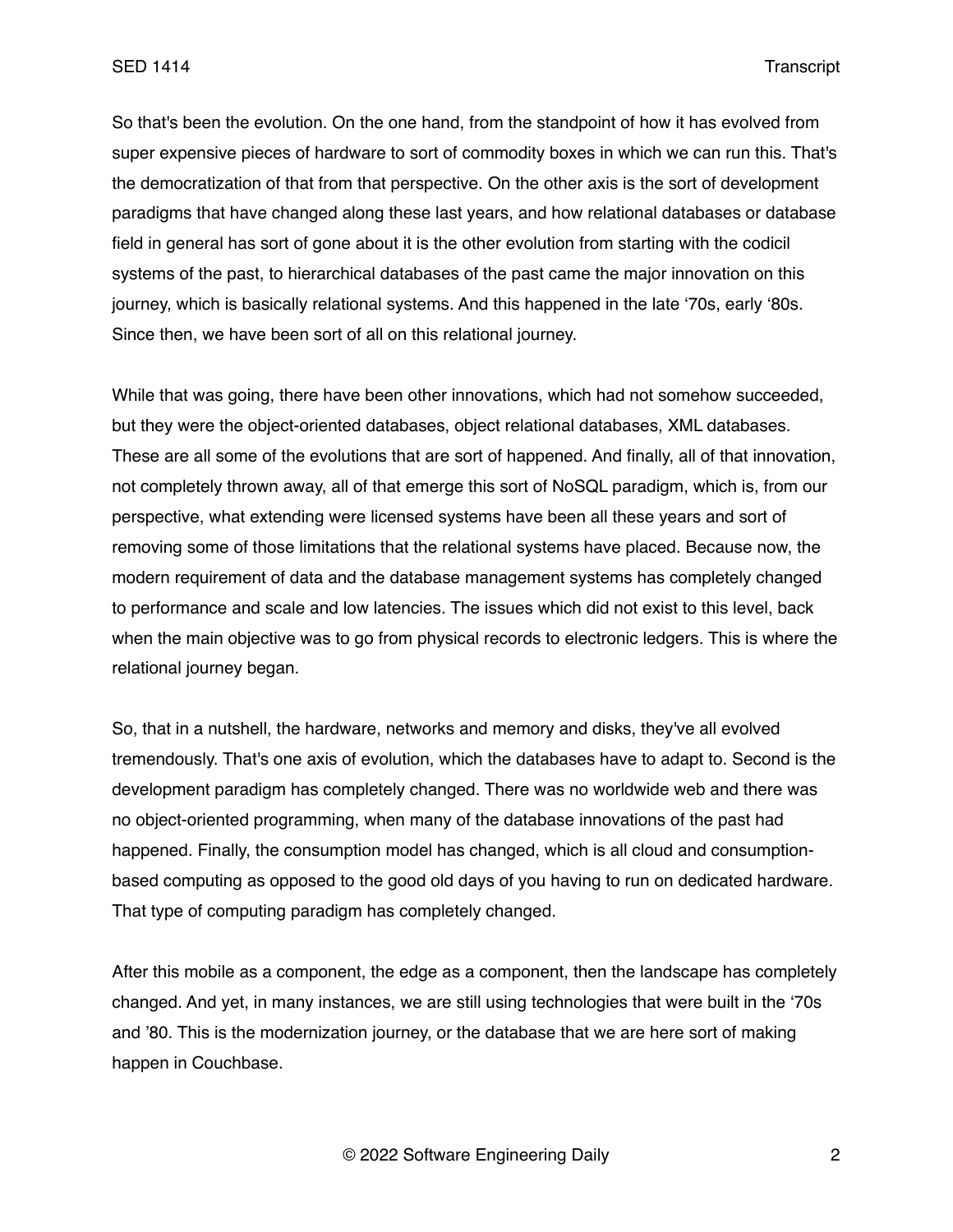**[00:04:21] JM:** Give me your perspective on why NoSQL? We've covered this in other episodes, but I just love to get your personal perspective on why NoSQL has grown so much in popularity, as transactional database?

**[00:04:40] RM:** Sure. I think the main sort of change is in sort of where the data is getting zoomed in one sense. When the lacing systems were built, they were sort of consumed by people who are well trained. Now, societally what we have gone through is this disintermediation of the intermediary. You don't have a travel agent anymore, if you look around, mostly where the travel agent is, is you and your two thumbs on a mobile phone. Similarly, all those sorts of agents who are in between the system and the end user has basically been sort of subsumed by the technology itself in one sense. It's the direct to consumer movement, in one sense, that's what's generally happening.

So, in this, the first problem basically becomes is one of scale, where earlier you had your systems, enterprise systems have to serve to your 300,000-employee company, the biggest ones are of that size. To now, all of a sudden, you already have to start serving for tens of millions of users, your end users directly, this has been the journey in the last 15, 20 years. So, all those systems which were built, start to show their age, because they just cannot cater to this sort of scale, both in terms of accessibility, as well as geo distribution of this data, where it is required for faster interaction.

That's one side of the equation. The other is, the type of data that we are dealing with is no longer the rigid, predetermined, premeditated, sort of data. It's very dynamic and fluid. So, this is the variety of data that we have to say. The famous way of sort of describing this as three V's, the velocity, variety, and volume of data that we're dealing with all have changed. So, the variety of data is where there's NoSQL systems brought about the sort of innovation because now it's in the database terms, it's called schema flexibility. This variety of data that you have to sort of deal with is no longer the classic, relational type model stuff, this is the newer, modern, JSON flexible type of data, and so that required a modern way of thinking. So, if you asked many of the enterprises, will tell you in the last 10 years, any new products that we have started, we have never started assuming it will be a relational system. Though some of the workloads still sits on relational systems, more and more of what people are building on based on these, the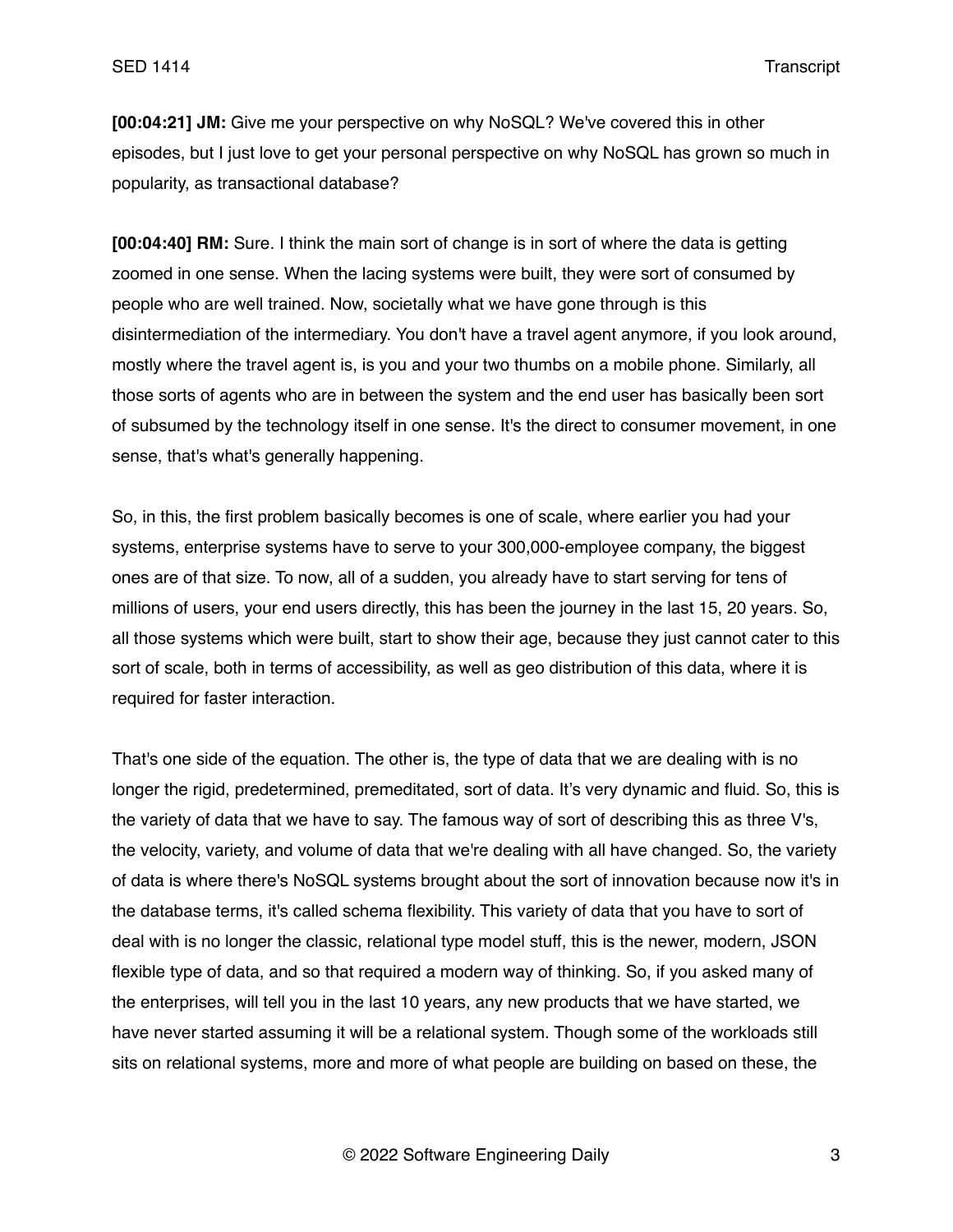newer workloads, newer types of engagement-oriented applications, people are building, they're all come from the sort of the NoSQL head of the house.

So that's, in a brief nutshell, a lot of details and is where NoSQL systems, they solve the scale problem, not all but some of them, but also the schema flexibility problem. And eventually, by solving both these, it finally ends up being a cost, which is cheaper for the engineering, the development teams to support such systems down the classic relational systems.

**[00:07:43] JM:** What are the ways in which the Couchbase architecture has evolved over time?

**[00:07:50] RM:** When we started about good seven, eight years ago, we were a simple key value store. Our origins, our DNA starts with one of the best highest performing caches that is very popular, which is called mem cache D. So, we were in memory distributed sort of a cache. And from there, the evolution was to sort of write through cache. What if this cache is performing so well can be persisted? So, then it becomes a persistent cache, and from there now, can you query this? Can you analyze stuff in this? Can you search the data that is sitting in this? This is how you sort – we have evolved it to say, "How can we offer those blazing performance, that is built into our DNA, and then give you all the semantics of a database all the way from the durability guarantees, the acid capabilities, and yet maintain the schema flexibility that is inherent in these JSON document databases that we have built for the NoSQL world."

So, it has evolved from being a simple key value store to a full-fledged database, which can offer you durability guarantees, can offer you the full atomicity consistency in isolation level guarantees. So, it can give you the transactions for which people were using the older systems. And when they were using these modern systems for performance scale and low latency. Now, Couchbase is one system that can offer you both the guarantees that you want out of your relational systems that you're used to. And when you come to this site, you can get the performance and the scale and allow you to do distribute the data, yet have all your performance and durability guarantees. So, that's the evolution of the Couchbase from being a simple cache to a full-fledged geo distributed database.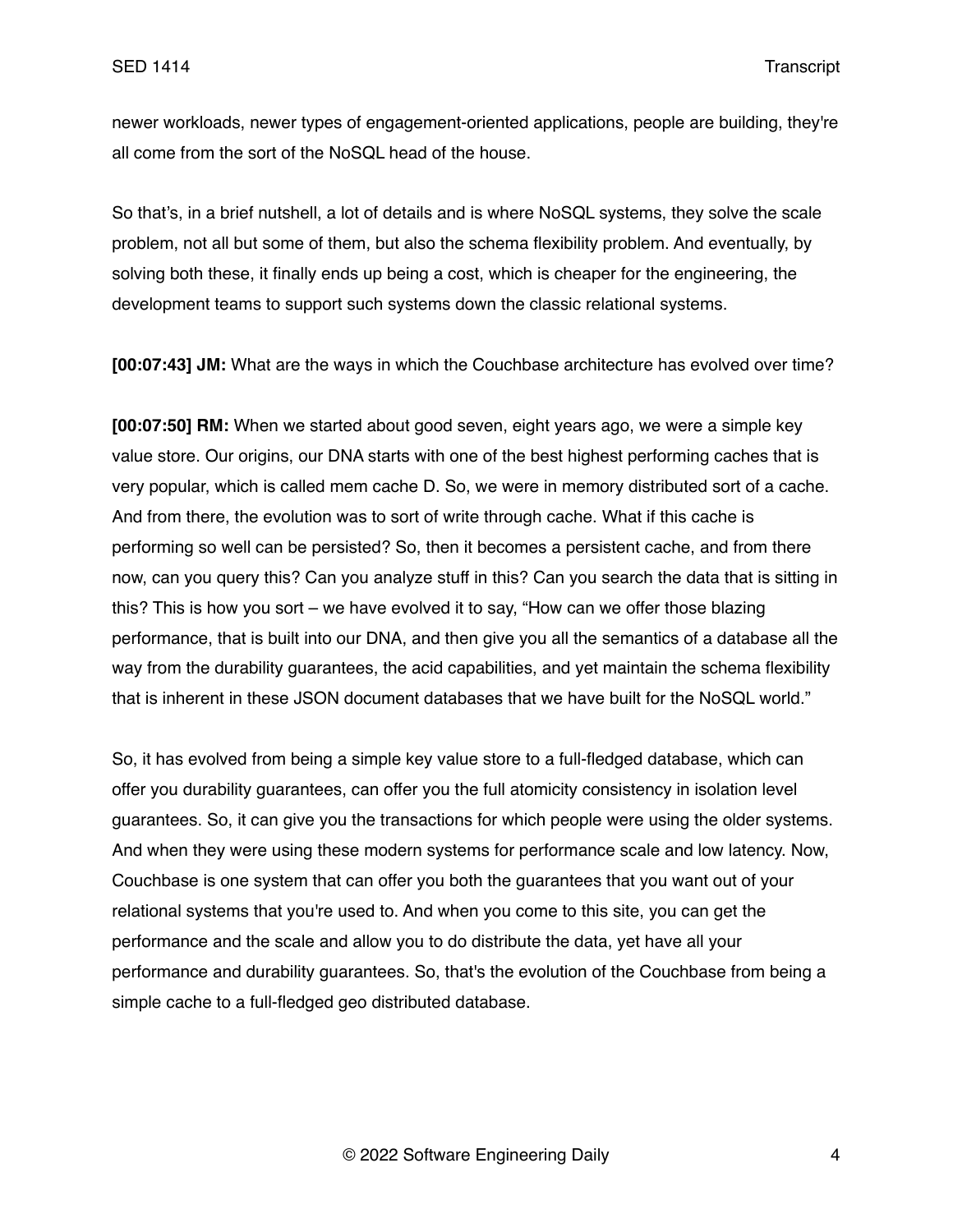**[00:09:42] JM:** In that evolution from cache to distributed database, I am assuming there was a lot of work that went into taking what was probably purely an in-memory layer, and figuring out how to make that persistent.

**[00:10:00] RM:** We of course, have our own storage engine, and the transactional system that we have to build in between to offer these guarantees of keeping the data no matter what, the durability guarantee so the one is to having the storage engine, and then to have our sort of transaction processing capabilities, which gives you these guarantees. So, it can actually persist stuff and this can give you a return of receipts, so to say, that the data is actually sitting on disk. These are all sort of classic database innovations, stuff that simple cache doesn't have to deal with, because it's just dealing with in-memory.

Now, there are a lot of assumptions you can make when you're just in-memory, because you're just, you know, operating between two memories and a network in between. But when you put a storage system, a transaction processing engine, query engine, a query language, so you have to build a lot more components to it, because a simple key value store, to that we added a secondary index, to that we have added a storage engine, which can actually sort of perform really well both when you go from in-memory – it's tunable – can go from memory to disk at runtime without you ever having to take a system down.

So, these are all dynamic capabilities, which we sort of say late binding, as and you can do many of this sort of – we can treat the system as a cache, if you want, and go all the way to achieving full transactional guarantee. And in this process, we can interleave your transactional stuff with non-transactional stuff. So that gives you all the dynamism you want in a system. In order to build this thing, we have to do it in a sort of logical order of taking the cache, adding a secondary index, adding a query language, adding transactional capabilities for your documents, multi document transactional guarantees, multi SQL statement transactional guarantees on a storage engine, which is robust to handle this. One of our classic innovation here, just on the sort of on our cloud side, we have a similar innovation going on on edge also.

But on the cloud side, one of the main things we did was to put SQL back into this. And it's almost like I use the analogy of a Tesla. If you know how to drive a car should be able to get into a Tesla and drive. You don't need to know all the details of how the engine has changed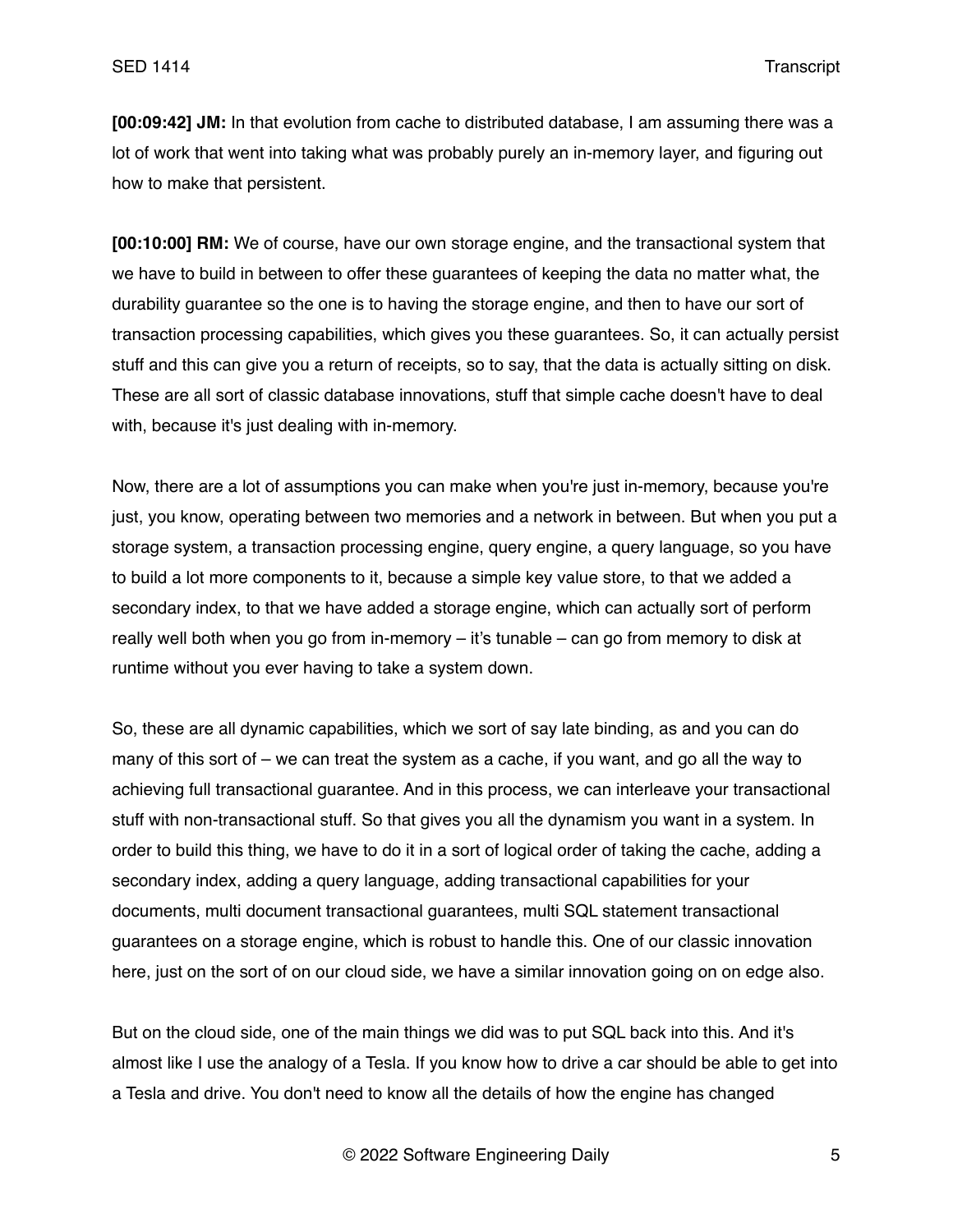underneath the covers. That's how we build this. We could easily have given you a new API's, a new way of sort of dealing with our database. But we took great pains to go and study the papers and relational architectures and query languages, and we made a – our query language which we call nickel, to work exactly to the specs of SQL. So, we are an extension to SQL. So, if you know how to do SQLs and databases, you can do the same in a NoSQL system of Couchbase. From the perspective of the data model, we support and the scalability, we are a NoSQL system. But from the standpoint of programming familiarity, we are a SQL system. So, if you know how to write SQL, come program on us, just like the way if you know how to drive, can drive a Tesla. Underneath the covers were very different. We are a distributed document model database, and not a shared disk, a relational, topple model database of relational systems.

So, underneath the covers were very different, which is what gives us the performance and the scale. And yet, from a programming familiarity, we deliberately put the steering wheel and the gas pedal back in the right place, so you can drive with the same comfort that you're used to the regular cars, which is SQL in the case of databases. It doesn't give you a sense of how we have gone about this evolution.

**[00:13:35] JM:** Yes. Can you tell me about like the query engine? So, if I want to program a document style query, versus programming, a SQL style query against the database, does that change the performance? Or how does the query parser treat those?

**[00:13:59] RM:** Yeah, so in one sense, from the standpoint of you writing a sequel, you do the same thing, select star from some table where, and the full SQL pipeline is available to you, in terms of aggregation, in terms of sub query group and joined by and user defined functions. All the sort of bells and whistles that you're sort of used to in the SQL world is available here. Underneath the covers, it's a document model, which is not your classic relational things. So, for that, we have built a query engine, which is fully distributed, and that which means that if you're running it on a 100-node cluster or 50-node cluster, this query engine is distributable across all these. It doesn't have to be in all these boxes. You can choose a subset of these boxes to run just the query service, but it's fully distributed, which means it can paralyze queries and give you the performance that you really want to achieve out of this.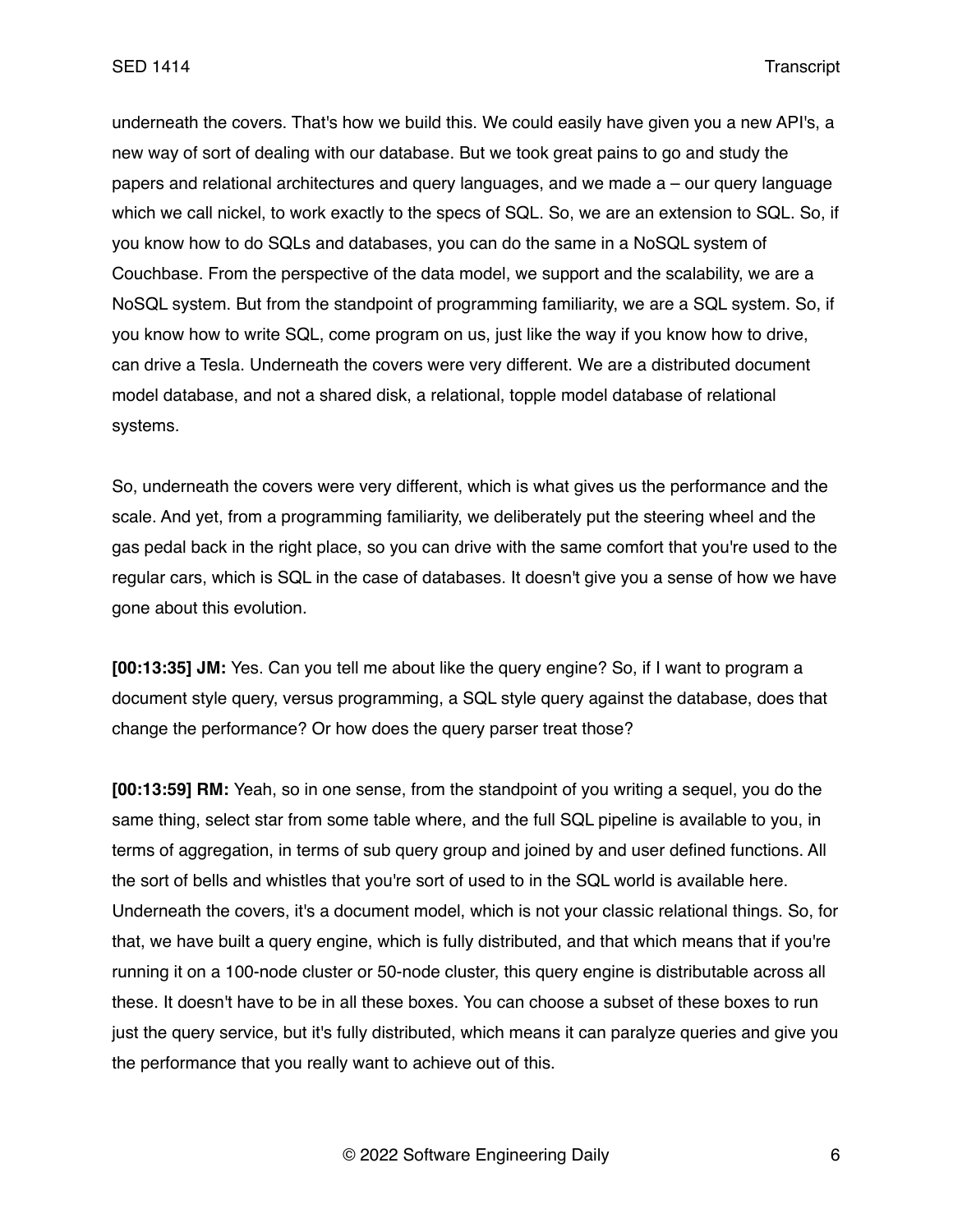One of the classic problems with relational systems which are distributed was the query service. They all bottleneck. But the way we have sort of built this is linearly scalable, that our performance sort of characteristics and numbers that we have. But because of the distributed query engine, which has got the parallelism capabilities built into it, entire query processing pipeline that you were alluding to, there are many places where we paralyze it, and there are places, let's say, if you want to sort stuff to bring it back to serialization, because you have to bring that data into one place before we can start of sort them. So wherever possible, we paralyze. Wherever it requires serialization, we do it. That's all in our query planning, cost based optimization that we are built. We are both rule based on cost based optimizing. These are major innovations in the database world.

In a flexible schema system, in a static schema, you can do many of this stuff easily. But when your schema itself changes, when you're sort of the data, the look or the shape of the data itself changes, doing all this stuff is a major step of innovation and that's what we have basically built on the cover. So, you get the same performance, and this familiar programming field. But underneath the covers, you get the full benefit of schema, flexibility and scalability.

**[00:16:97] JM:** So, if I spin up a Couchbase cluster, like a Couchbase cloud cluster these days, can you give me a sense of the infrastructure that that's going to be running on?

**[00:16:21] RM:** Yeah. So, I think from an infrastructure perspective, there are various optimizations that we do in terms of the sizes of the disks that is available for us to run the zone. But one of the major things that we do is, in order for you to reduce the cost is that, let's say you have a 10-node cluster that you're spinning up and running in our, let's say, the AWS infrastructure. We take that 10-node cluster, and we run query on a few of these, run data service on a few of this, and run the indexing service on a few of these. So, it's dynamically sort of scale. It's asymmetric now. Because of that, you basically get the performance benefit of not wasting SSDs, or fast disks, on all these sort of 10 nodes. Maybe it's sitting on only two nodes, and the query services running on three nodes, and you can just simply feed it more CPU capabilities. So, you can sort of, now, pack more compute on the same nodes. And then for the indexing side, we just feed it more memory. Because most indexes should be sitting in memory, and you're hitting the disk, only for the data fetching.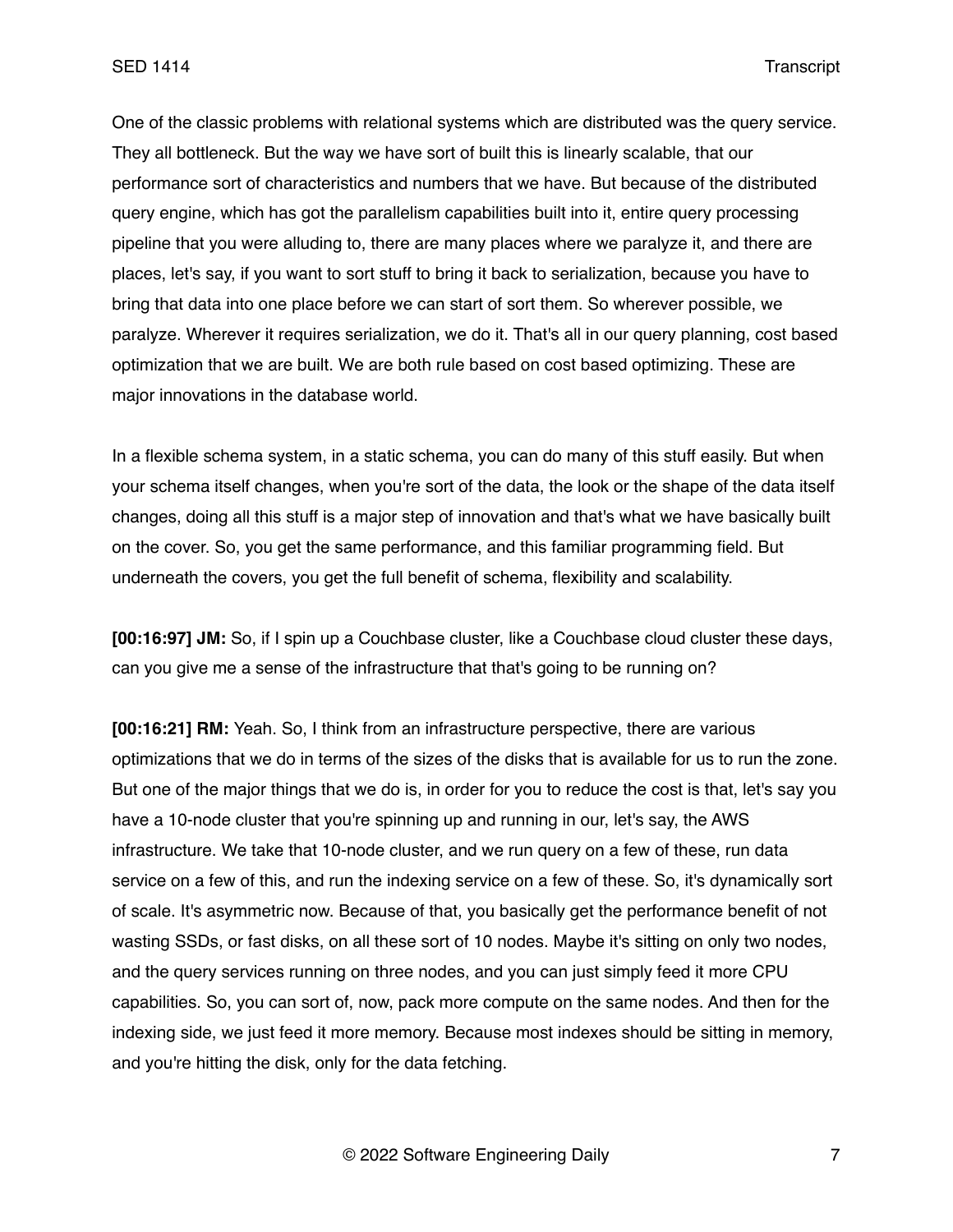So, we have sort of right size. Imagine it's like a train and different cars exist in the train. There are pantry cars, and there are sleeper cars, and the sitting sort of cars. Based on the needs of the compute, we sort of choose various instances that's available, which gives us the cheapest cost of running this stuff. But the fundamental infrastructure allows you to sort of scale the system differently, so we could be running on 5x large of the storage, or the smaller version of it with 128 gigs of RAM, or we could go higher, depending upon each of these boxes. So, I'm not able to sort of give you a very precise sort of an answer, because it's very dynamically scaled, so that it's almost like in some cases could be used Spot Instances, that's the sort of sort of discussion we are having. That way, we reduce the cost and you get the most benefit out of it.

That architecture supports this sort of – the reason you want to go to the cloud is elasticity. And so, we are using the elastic scaling capabilities that is sort of available in the cloud. For our database, this is a big thing to do, because classic databases cannot sort of do this. Our fundamental architecture allows us to be sort of elastic in sort of consuming resources. Today, if you have high throughput, you can recruit more memory. Tomorrow, if that thing goes down, because today is let's say, the Black Friday and the day after Black Friday is like 1/10 the traffic, you can scale it back. So, that way you're not paying the price. It's almost pay as you go, sort of the model, which is a little bit difficult to do in databases, but we are sort of pulling that off.

**[00:19:06] JM:** You mentioned edge computing a little bit earlier. Can you describe some of the applications of Couchbase for edge computing and what you've had to build to enable that?

**[00:19:19] RM:** Absolutely. So, let's talk about a couple of these sort of use cases. One that really comes to my mind is like PepsiCo. They use our edge computing capability for their delivery. They have about 20,000 of people who are delivering their goods to the retail stores. So, all of them carry as you can see, in many cases people, carry devices with them, which can sort of monitor inventory as well as all the order processing of delivery, so to say, is sort of handled through that. That handheld has all those information and that runs on Couchbase with edge database on the device with the syncing capability with which it can interact with their database in the cloud, which has got all their information of inventory and catalog and their order scheduling, all those sorts of systems come into play, in order for them to – these 20,000 delivery people do sort of function effectively on a daily basis.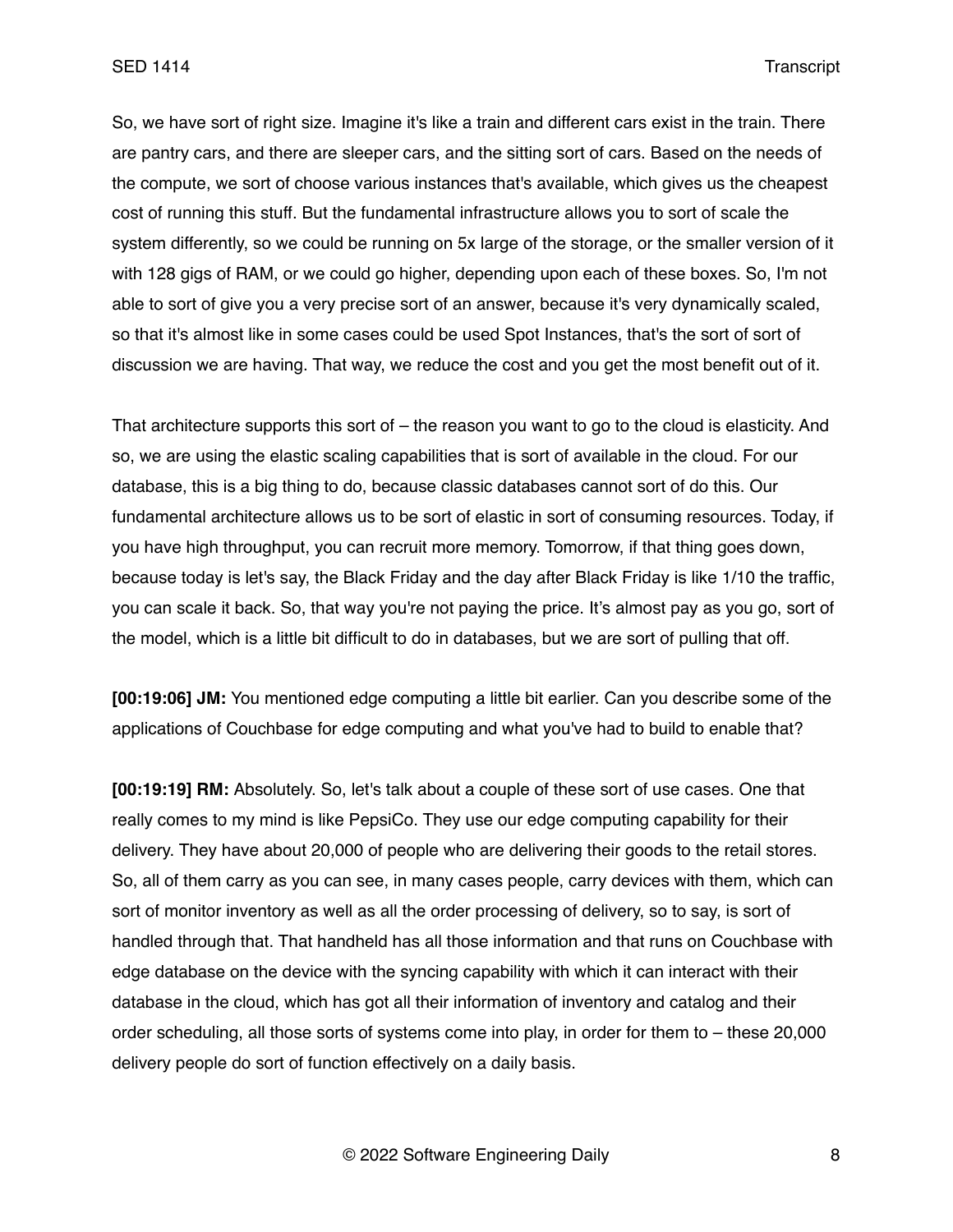Another example would be a company, which allows you to pick up deliveries in locations, which are most convenient to you. It could be in a mall, or could be in your subway station. So, they have these kiosks where they can say drop my stuff here, so I can pick it up. These are places where internet connectivity is very low, and you can basically  $-$  it's a way for you to sort of pick up your goods that have been delivered to you in locations, which is most convenient for you to pick up. But those are the places where internet is sparse, as you can imagine in a concrete building, in a basement or in a subway station. So, they use this thinking capability to get the information of what delivery is going to be picked up from there, and you can go pick it up from there.

Another place where you can see is in certain airlines, again, apologies for not using these are marquee names in the industry. But let me just give the example as opposed to using the brand names. So, this is an airline, which does transatlantic flights. So, 8-hour or 10-hour flights, where actually when you sort of request a beverage or food service, the typical service would be for someone to take a note, go back to the galley, prepare it and bring it back. What they do now is have a handle in which the capturing of your order is done, which is synced with the back-end system which is sitting in the  $-$  it's only within the plane, this data is not going anywhere. They use the internal Wi Fi and to make this thing happen.

So, on the back, in the galley, there is a system which now syncs with this information, and someone else prepares the food and brings it. What they found was that their customer engagement scores went up really, and when they quiz their stewards as to how this happened, one of the things that they mentioned was that they actually were feeling much more refreshed because they don't have to go back and forth. And when they actually did the calculation on it, they were actually walking three less miles, by not having to just repeat this process of taking the order or going back and coming back, the net amount of time saved and the sort of less walking, they were more engaged with the customer. So, their customer stat scores went really up.

Another case is all these cruise lines. They use us in a big way, which is basically imagine a cruise ship to be a device on the edge. Many of these cruise services have these days. They give you NFC oriented sort of a gadget which you can wear on your person and that now can track a lot of stuff. You can sit in your state room, order a drink, walk down to the pool, the drink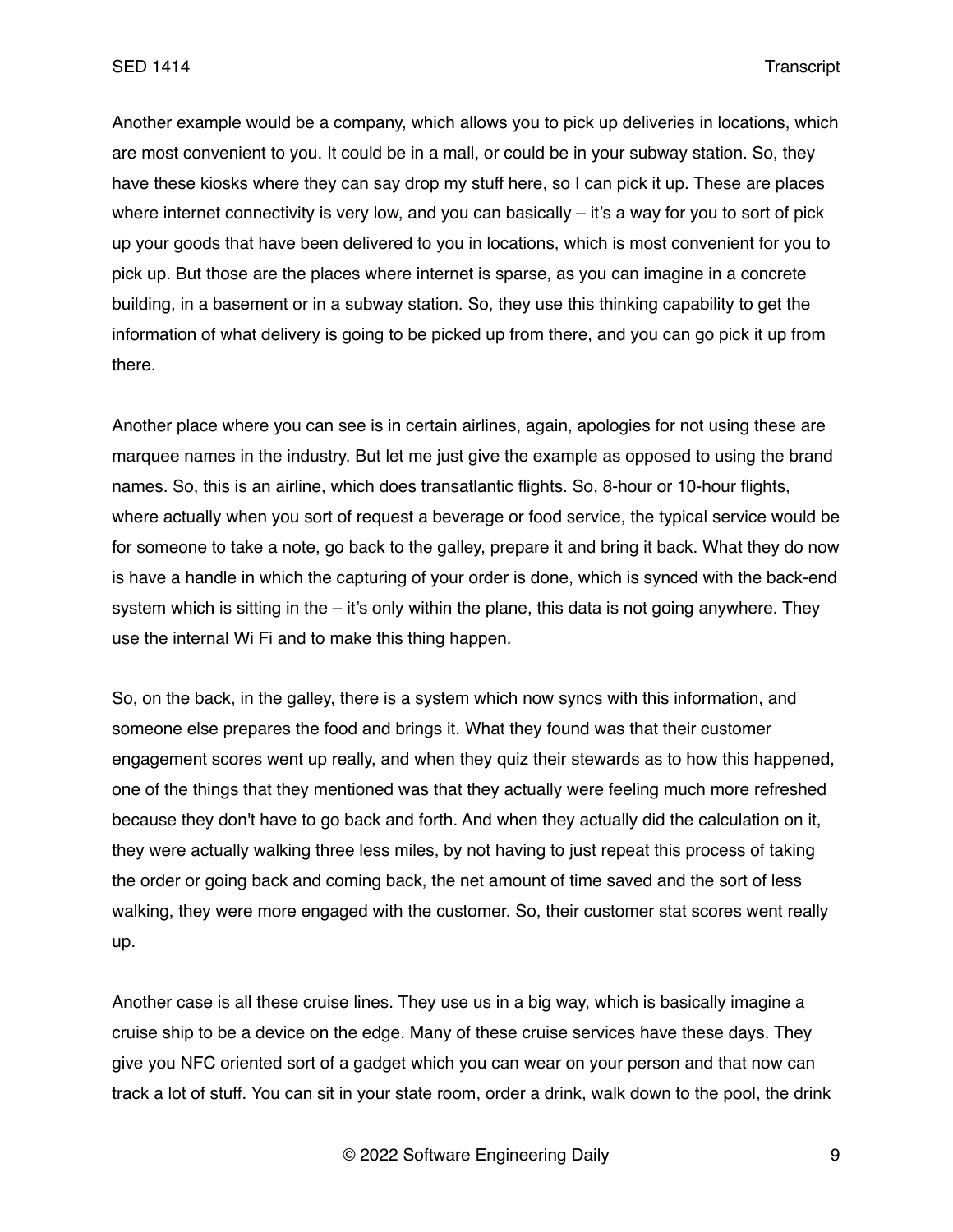will follow you. You don't have to sit there and wait for the drink to show up. And your movement, your preferences, your dinner reservations, your evening entertainment, everything is sort of catered through sort of your personal preference which you can put on that application or on using that sort of that gadget that you have, you're on the on the transit there.

The most important thing is they're going to use this data to see the patterns of people's movement and help design their ships more effectively. So, that's one side of it. The other side of this usage is that where they're monitoring and sensing their effluence, both, they can sort of – how do I say this. Their effluence into the ocean into the air, this information is monitored and captured on the edge and then eventually synced when they come back to the shore. And that information is used to see how we can tune and be more environmentally conscious and friendly and pay less fines for any violations that they may have cost.

So, this is a way where they are both influencing the top line as well as the bottom line of their business. There are many such fantastic use cases. There is another one that I can mention is concussion detection, where people can wear these, imagine Oculus type devices, which has got a mobile phone in which you could run Couchbase edge database, and it captures the eye movement and stores that in the local, and immediately you can use that and it syncs with a laptop or an iPad sort of device that a physician can be carrying on the sidelines who can immediately tell you whether they've had a concussion or not. The care comes to you based on that information rather than you having to set up an appointment and meet the doctor three days later where the symptoms have gone away. This information is then synced to the cloud where they can do analytics, and now they are sort of doing cross pollination of, "Hey, football, these sort of patterns we are seeing how is that and can be used in some other sport, or even this is being used in scenarios like PTSD detection and stuff like that, which are all based on the same sort of underneath technology."

So, these are some of the edge use cases that sort of Couchbase plays a major role, industries being like transportation, hospitality, healthcare, these are all – and of course, mobile payments is another area where we play a big role in many of the financial institutions. So, these are all some of the examples of where Couchbase, the edge portion of the product. Because edge is not just disconnected. It is occasionally connected. So, you have to think that in the edge, you want to do something, but it has got to come back to the cloud, only then it has got meaning.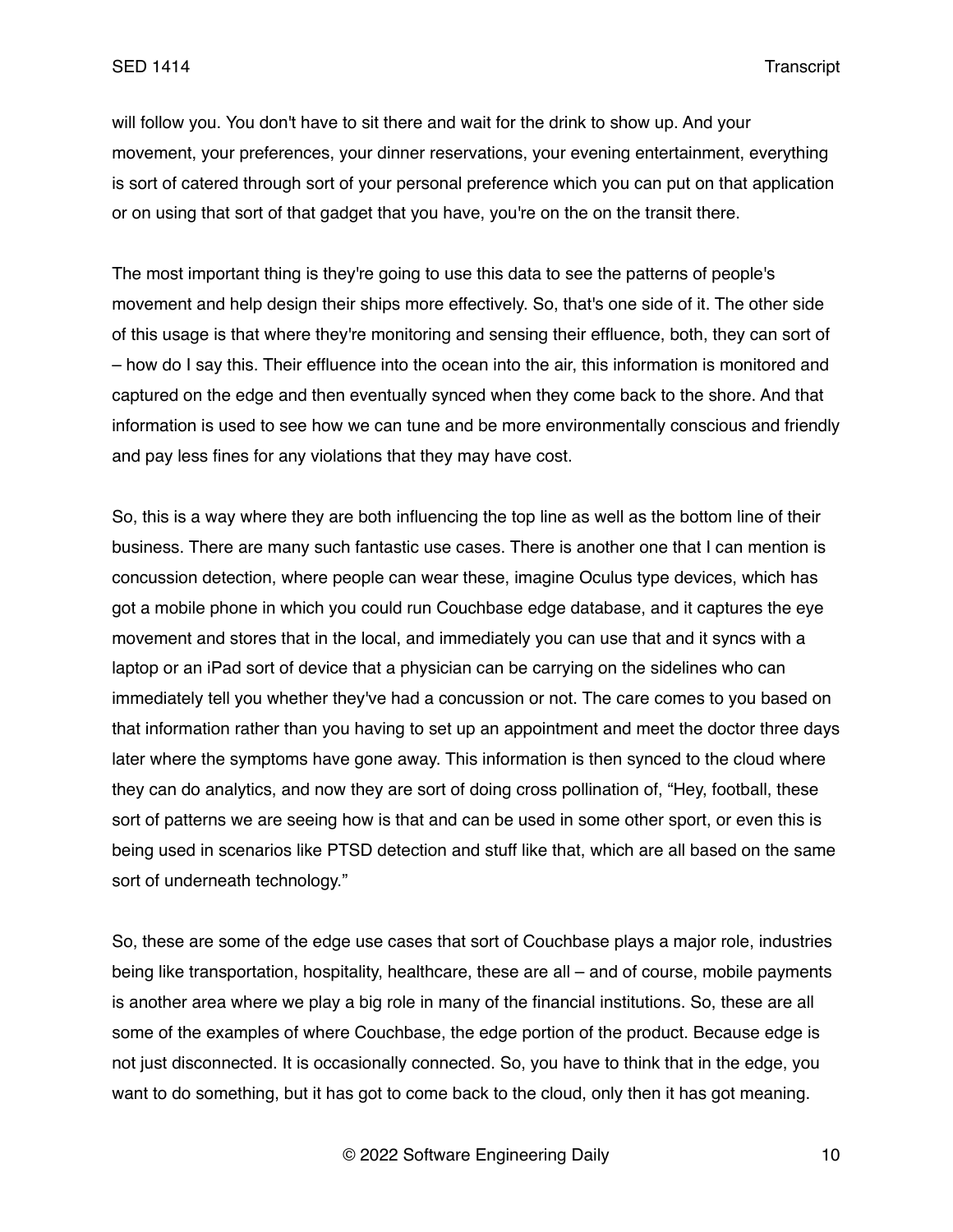So, that's what we enable with our sync capabilities. Now, this works a lot of mobile Backend as a Service, a lot of other extraneous pieces that typically we had put in the past to make this happen. Now, it simplifies the entire architecture, and the deployment and less moving parts. So, it becomes a robust solution for our customers.

**[00:26:16] JM:** There's been a lot of application level functionality built around the core Couchbase database. So, things like Text Search, and Eventing. What's the binding – when you build this kind of features, how do you bind those to the database from an internal architecture perspective? Where do you insert that functionality to keep it low latency?

**[00:26:44] RM:** A great question, actually, because it's a very foundational architectural decision that we have sort of made. This is what I sort of call sort of late binding. What it is, is that there is a core set of database capabilities. We are modernizing the database. You have to look at it like to use an analogy is like when you were to modernize the phone, if it just did the same job as the dial toned oriented phone, then it is not truly a progress. When it's like a smartphone, it's 40 devices into one because it can sort of not just make phone calls, but it can text, it in capture video, it can capture audio, it can do GPS oriented stuff, it can do your calendaring. So, in that, lies the sort of the beauty of modernization, when you have a platform type approach. That's exactly what we have done with Couchbase.

The basic thing is that we are a database, which where it is data first and schema next. All major databases otherwise request you to define the schema first, before we can provide a single byte of data. Now, that we have liberated from there, I can bring different types of processing capabilities to that same data. I can be a key value store, I can be a classic database, which can do your SQL queries and transactions. On that, there is further integration that I can do, or I can use it independently like search. Because now a JSON document, if you see, it's human readable, then you should be able to search on that too, just like, I don't know, I assume it's like a Word document or any other human readable document. I should be able to do search.

Now, what this means in the database parlance is that I'm looking for tokens, and this token that I'm looking for, this phrase that I'm looking for, can be anywhere in the schema. This is what it really means. It's schema agnostic, while the schema is there. So, our query engine understands that there is a schema and late binds to the schema, and gives you all the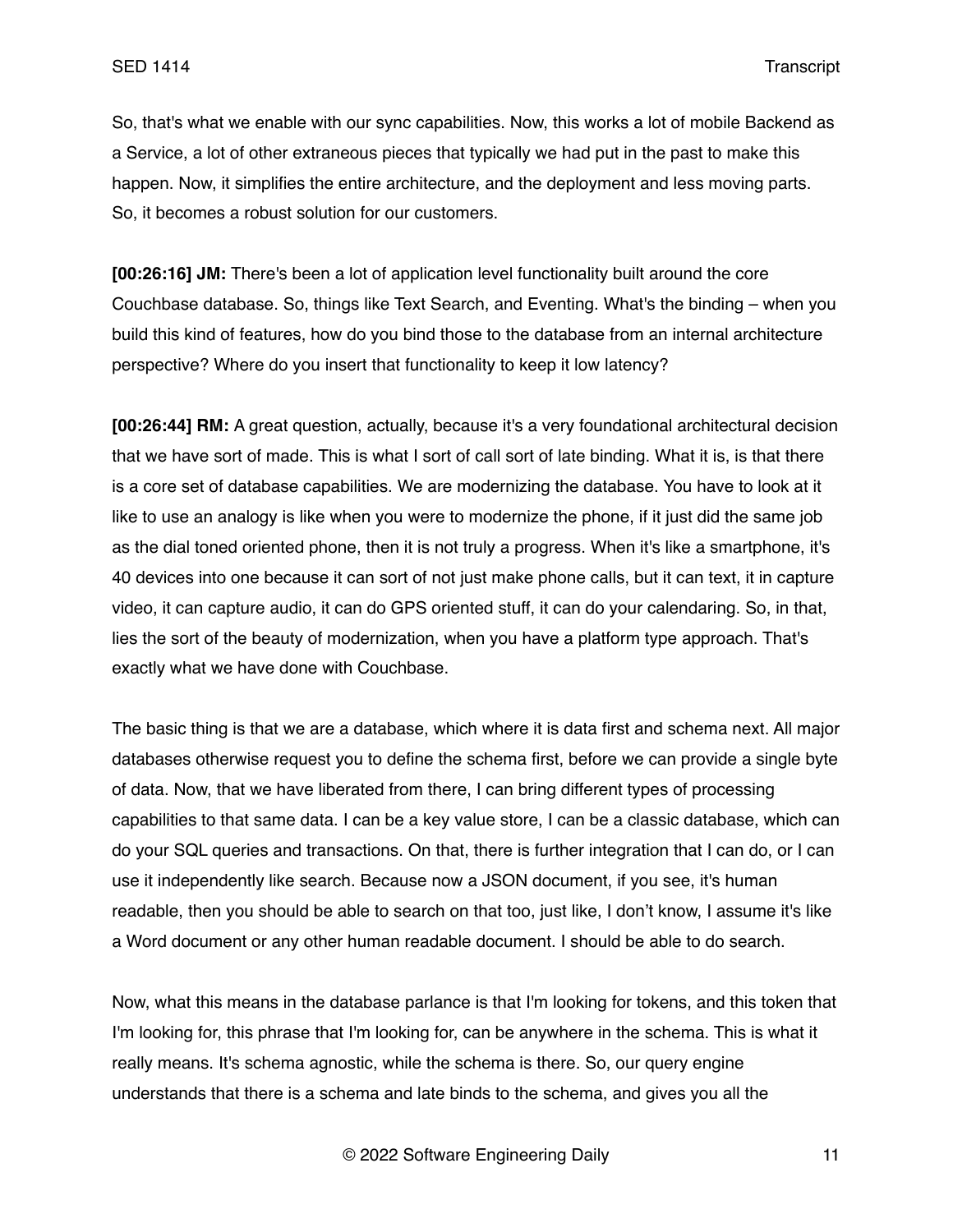transactional query capability. Otherwise, it is just a JSON that is sitting in a database. Now, you should be able to do multiple types of processing on it, and search is a very classic example that you can imagine. Text is a field in itself. It's information retrieval, we have a full textual parsing pipeline, which can do the stemming, and vector distancing and fuzzy logic and all that stuff, which you can do on that same data.

So, the benefit here is that you're not copying data. With Couchbase, you're a cache, you're a database, you're a search, you can do the search on the same data. So, write the JSON once, and you can do your key value store type of lookups, your complex query, your search, the analytics, and sort of the Eventing pieces, which is basically where you can write your own custom logic, JavaScript logic on the data that is sitting there. So obviously, JavaScript is the most easy programming language on top of that, so you can fire your custom logic on the same data. These are the five different sort of processing capabilities on the same data. Otherwise, in a classic way that we used to use these systems, you will copy the same data five times. The data is sitting in database, now I need to optimize for the read, read scalability. Let me copy to a cache. Now, I want to do search on this data. Okay, let me write a connector to move it to another search system, and then copy this data into that search system the way it wants to operate.

Well, I want to do some streaming of this data. Okay, let me copy to a streaming queueing system. I want to do analytics on this data. Fine, let me just take this data, do a full ETL on top of all of this, and then move to an analytical system. I want to do some edge computing. God help us. There are like five different other services you need to build on top of this and then move the data. So, all these pieces, we have sort of reimagine, put all those services, we have sort of micro servicified the stuff underneath the database, if you will. And now you write the data once, but you can now do a key value lookup for login kind of stuff, or you can do your fullon inventory management system or customer relationship management system using queries on it. You can do a full search. You can do analytics on it. And then finally, you can stream the data out. We are built on a streaming protocol, which is through, which you can just simply – and high availability and disaster recovery is built into this system.

So, with a click of a button, you can create another cluster across a geography, move the data there, you can filter the data while moving. So, only the data that should be in the geo can move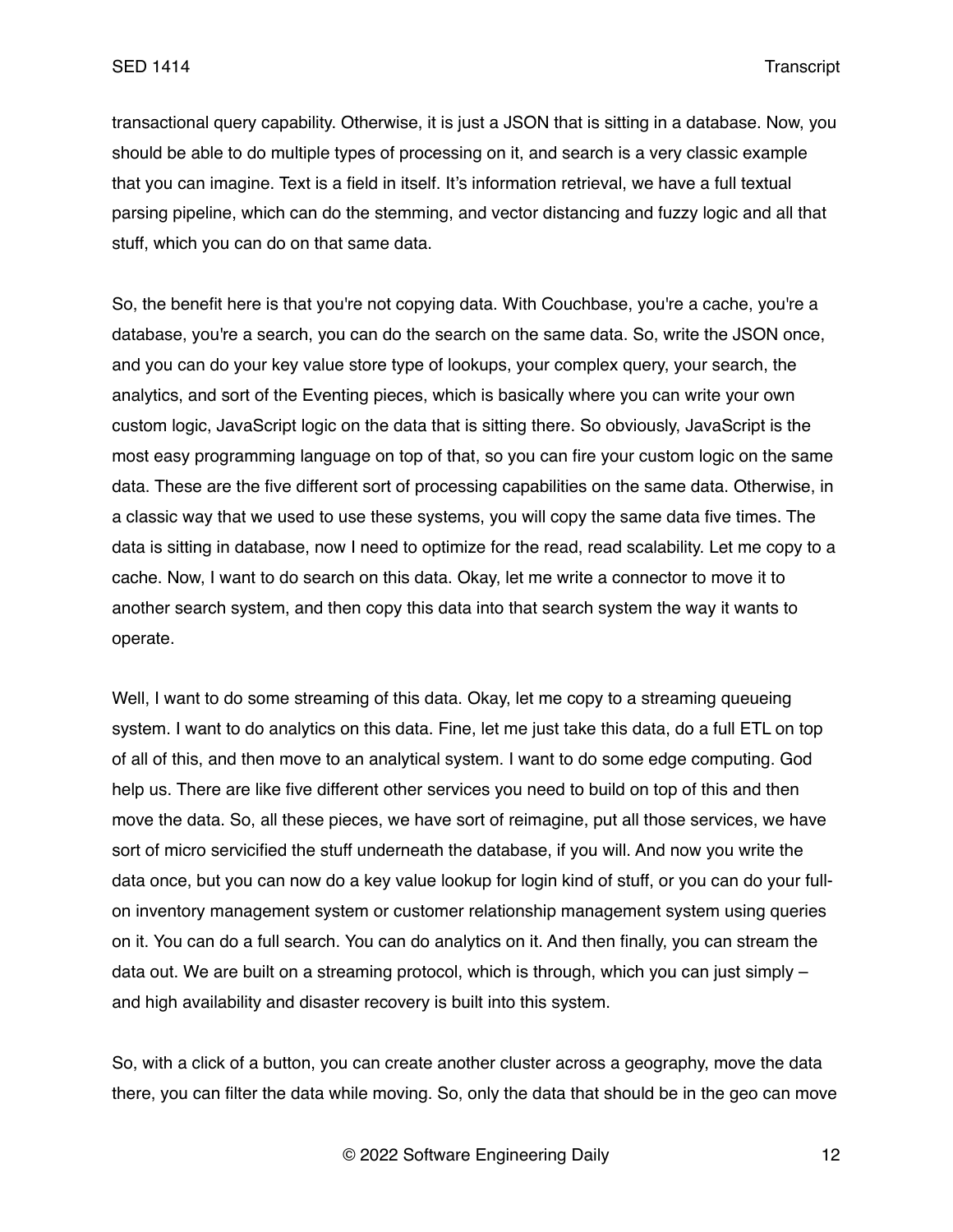there and yet bring all this processing capability on top of that. That's the general innovation and it's taken good number of years to sort of – in the logical journey of a key value store to where we are, we have added these capabilities in a fairly brisk space in the last few years. And now, you have a system which can be a simple key value store cache, or a full asset transactional system with high availability and disaster recovery built into it, and extend this all the way to an analytic system.

So, it's one platform in which you can do microsecond lookups. And people use this for 20 odd million ops per second, sort of lookup speeds that they need for airline reservation systems and other stuff. All the way to you can do full analytics on this one, without you ever having to sort of make it into a star, or snowflake schemas and all that stuff. They're not to do that, because there was no schema to begin with. So now you can run. Without doing any ETL, your analytical queries, we have a separate engine for it, which is the MPP engine where you can do all the analytical queries, which could take minutes and seconds to run. Same data, microsecond response times when you're doing key value queries, and may take a few minutes to run some of these complex analytical, high cardinality queries. So, both are possible, one not impeding the other, and that's the beauty of the architecture underneath the covers.

**[00:32:48] JM:** How has the emergence of the Kubernetes ecosystem affected how you run Couchbase in the cloud, and how you see customers wanting to run Couchbase?

**[00:33:02] RM:** I mean, our innovation started about almost, I want to say four years ago, three plus for sure. And that was mainly at that point, in one sense as much as driven by our desire to have a single orchestration platform for the on prem and cloud, as much as our customers wanting to deploy this in their data centers in a big way. So, we chose Kubernetes, as opposed to the other vendors who support on top of this. We take the Kubernetes, the basic so to say, the open source version, and we build on top of that, and then we are certified across like Red Hat OpenShift and the other versions that were there.

You basically have a single orchestration tier for the cloud and on prem, because many of our customers want both. Now, you are able to sort of orchestrate on prem and cloud using a single paradigm and so, our basic innovation out there was all this Kubernetes talk and so far even now, in the majority, they are all about stateless systems, a database anything but stateless.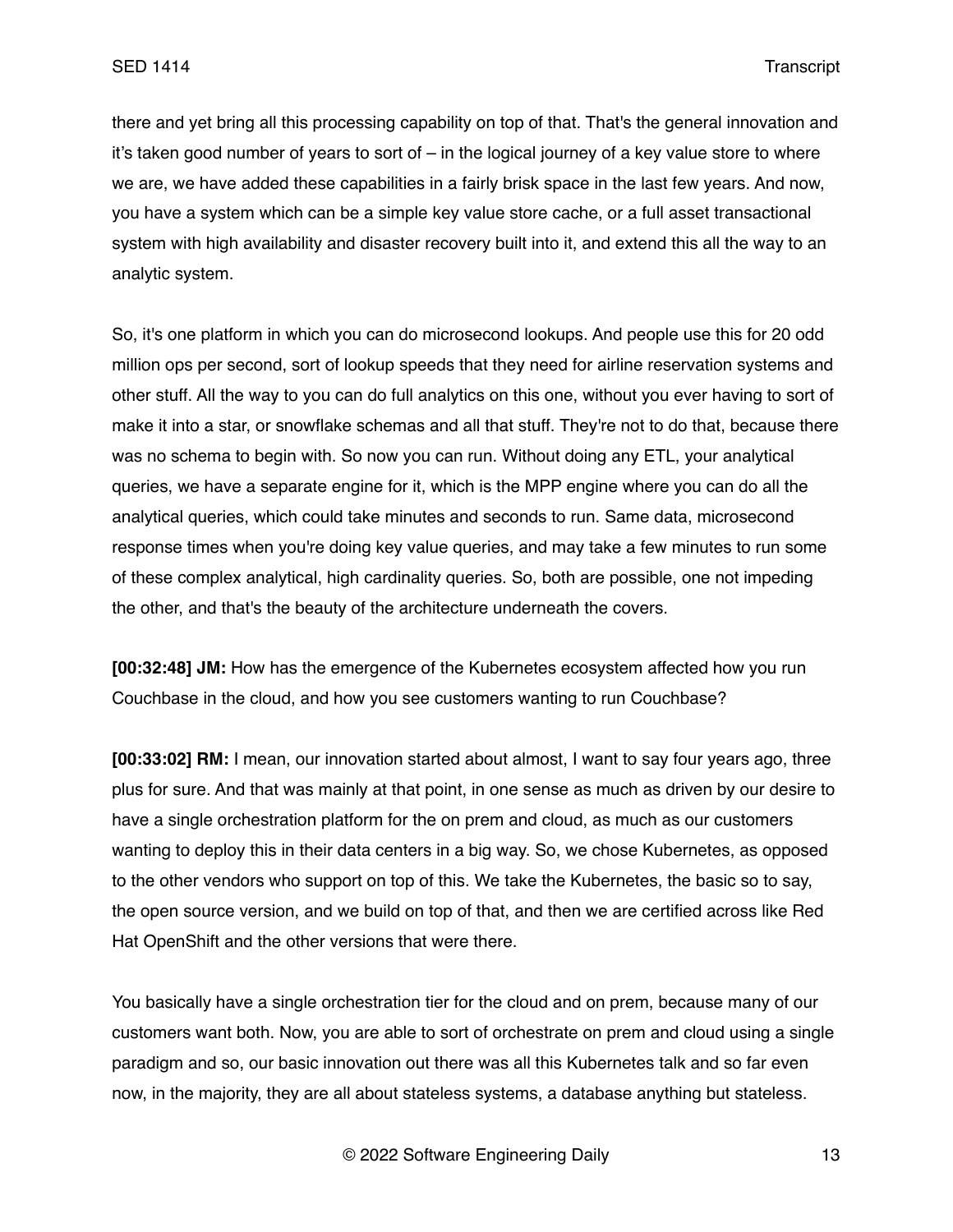This is the place where we maintain state. So, we have done innovation in the Kubernetes controller, extended that so underneath the surface we have a very good and we have the full topology visible to us. When a port goes down, another one comes up, which disk should attach to what? All that orchestration we handle, becomes easy for you to deploy and scale, and we are doing further innovation into that where we can do – this is what we call as Couchbase autonomous operator, which is a layer on top of our Couchbase server, which is what is used both in the cloud, as well as in the on prem deployments that if customers so choose to use. We can do stuff like threshold-based scaling, which is that you can simply say, "Hey, CPU spec at 80%, recruit another box, install Couchbase server and bring it up." Now, you can distribute the data to all those new nodes recruited into this cluster. That's how you had capacity. All of this is programmable.

So far, databases have been the place where CI/CD came to a grinding halt. You could do all your CI/CD stuff and application tier, but we had to make a database change, it would say that, "Well, let's go talk to the other team and then let them make those changes before I can deploy this." Because of the Couchbase core architecture, because there are schema and auto distribution of data, auto sharded, and all the stuff is already built in, with the additional capability of the Kubernetes operator sitting on top of it, now you can code your deployment changes along with your application changes. So, you go to your YAML file, make all your changes, and you can basically – when they same infrastructure as code, I want to say this is database as code. So, you can code your deployment along with your application changes. It's just easy to manage, administer, and patch, upgrade all that stuff. You can basically now code if you use Kubernetes as your – and virtual deployment is what your system is going. Of course, running on bare metal too. But with Kubernetes, this is the major advantage, CI/CD comes with database built into your CI/CD pipeline.

**[00:36:23] JM:** I'd love to know how the maintenance of a large database that's been around for a while, the maintenance and engineering is structured throughout the company, how you divide engineering teams and what their responsibilities are.

**[00:36:43] RM:** Yeah, I think basically there is the other part of the change that's happening is when people have sort of – many of our enterprise customers do follow that model, but more and more of the modern ones are more and more of that transformation out there is to go from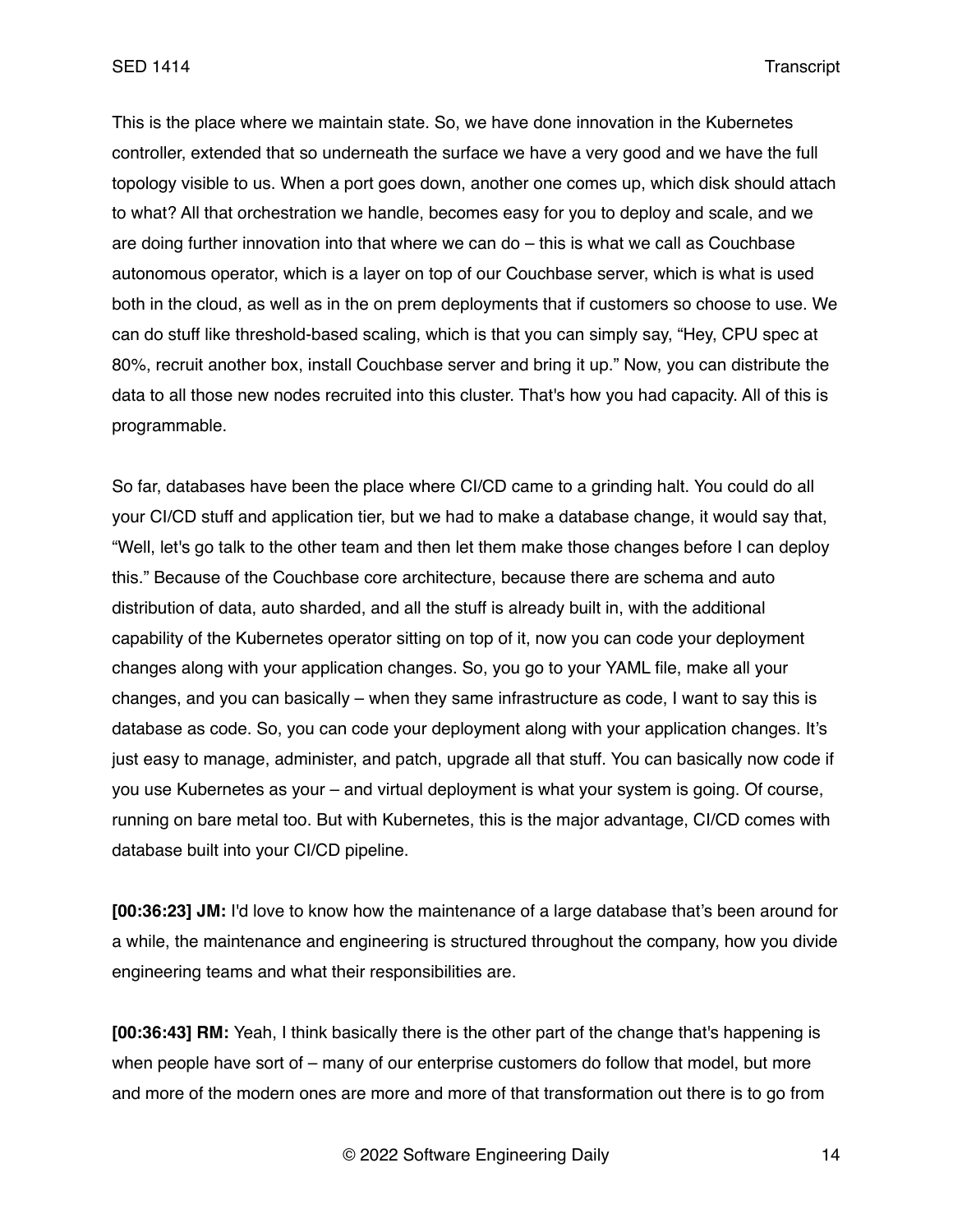this sort of IT and R&D type of mindset, that's a development team and a separate IT team to a DevOps model. So, in this model, both these things sort of come together in the same team. So, there is no separate sort of a maintenance versus a separate production on ops team. It's sort of fused into one organization, so that is both accountability, simplicity, as well as, how do you say, fusion of these services in one place. So, the services, uptime and runtime are all guaranteed by a collection of people. This is where the DevOps model sort of – these are the tools that help this DevOps model, so to say, stuff like Kubernetes, and running it on containers, and a database that is easy to run on containers and manage in autonomous manner. These are the crutches and tools that these organizations have requested with us or worked with us to enable their organizational shift on the back of technology shift that is required for such things to happen.

So, running a large 100-node or 500-node cluster is not easy. We make those things simple, because you can upgrade a Couchbase cluster, without taking a downtime. Your uptime is there, so let's say you're doing a 500-node upgrade, you can do those in batches, and then it can do in a rolling fashion. So, you can run in what we call as a mixed cluster deployment, which is that if you have 100 nodes, and 50 of them could be in the newest version, the rest of them are sitting in the older version. And until they all catch up, the newer functionality is not available until then your existing application runs. Then once the database is completely, all your 100 nodes in that cluster or into the newer version, then you can deploy a newer functionality so that the cluster is smart enough to detect that and tell you that I'm in a mixed deployment mode, when I'm on fully the newer version, newer functionality is available to you.

So, this is all built into the system, and you can do this maintenance and upgrade while your front-end load is sort of – you can still take the same front-end load while this upgrade has happened. But this we have to take into account, because these days, there's no more maintenance windows pager carrying people on weekends. It's gone away from that to a virtual or software defined deployments, and this is what this model is for.

**[00:39:32] JM:** I'm assuming that nobody uses or very few people use Couchbase for OLAP queries. Is that correct? Does it ever use an analytical database?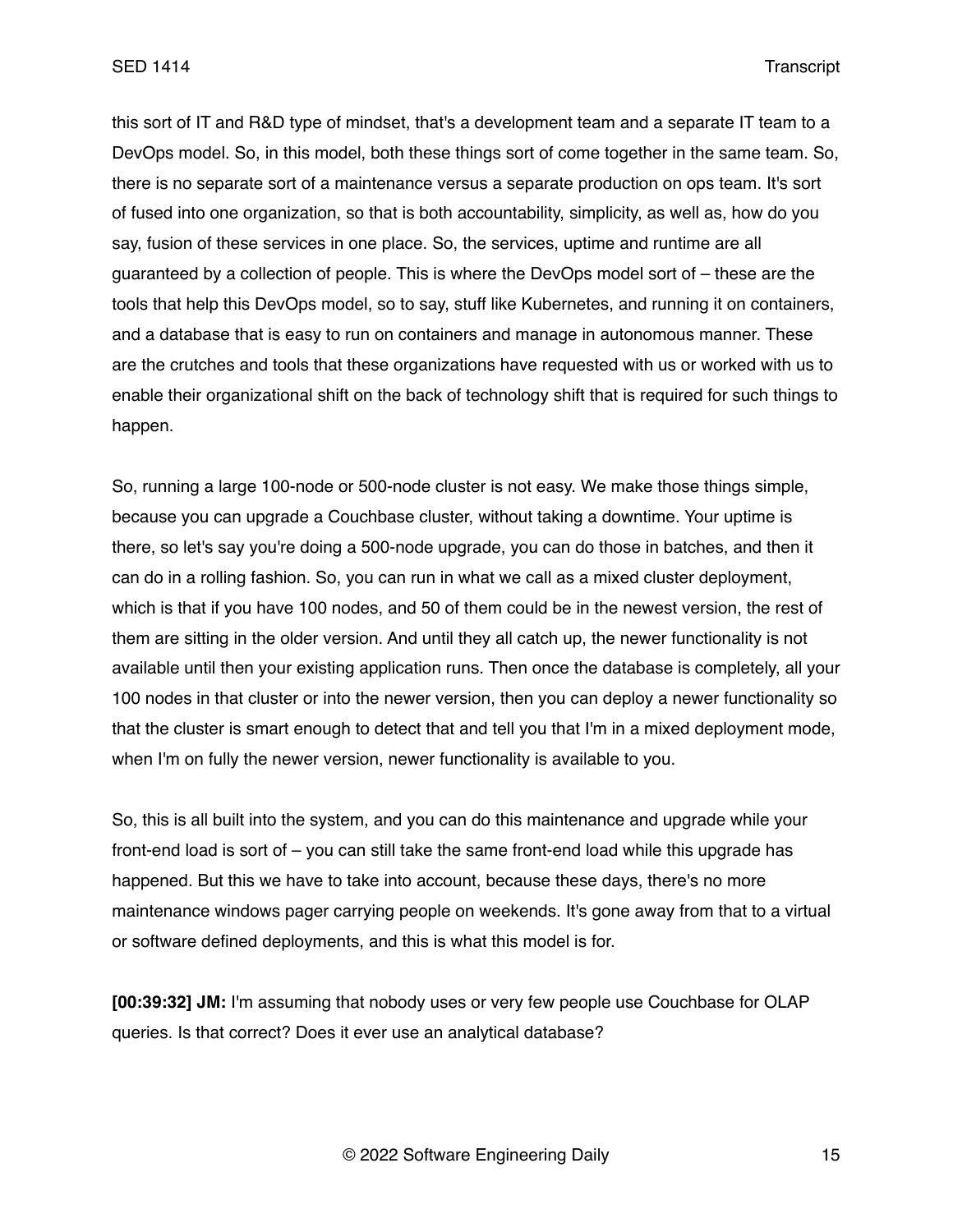SED 1414 Transcript

**[00:39:45] RM:** Yes, we definitely use that as an OLAP database as well. There's a famous food delivery company which sort of does all their data science team completely depends on Couchbase that are sort of some of these aforementioned companies use cases that talked about the use that for the OLAP thing. The main sort of – what we hear back from them is that two things. One is that analytics on the JSON itself. This is not an easy thing to pull off, so to say. I mean, because people what they do is, as you know, JSON is a sort of lingua franca of the web. All the data is sort of in a JSON format. Now, I have to convert that into a star schema or snowflake schema based on whatever sort of OLAP system I'm using, and there's an process I have to go through and then I have to dump it into that.

Now, I queried. When I bring it back to my operational system for insights, I had to redo this whole thing. So, this entire process is convoluted and complicated. That's one part of the equation for them. The other is the fact that if my data is already sort of sitting in operational database as a JSON, now in near real time, I can give you analytics because I just have to sort of issue the analytics query on the same sort of JSON without me having to ever touch that JSON at all. And out comes the insight which I can feed it back into the operational side. It does not just for reporting purposes, which is, of course, where it is mainly sort of, in the majority we're used for to find insights and reports. But you can sort of feed that information back to the operational systems so it can now react to the insights you are gathering in near real time.

So, that's the fundamental benefit. An example is like an ad targeting system, an ad serving system. Let's say you are now sitting in your browser and looking for, let's say, shoes. These days, what happens is that you will search for shoes today. For the next week, you are haunted by shoe ads in any website that you go to, that's because the insight that you are looking for shoes is something that they come to which many cases takes sometimes two hours, sometimes 24 hours, which is a vast improvement than the way it used to be. The OLAP systems were two, three months behind, not too long ago, then where the OLTP systems are.

Now, you can do it within a day. But that is because you're taking all the data and the operational system, moving it into your Hadoop or any of the analytical side, all the ETL it goes through. Now, there it runs the compute to see what is the right thing or rally searching for shoes, let me place this Nike ad over there. They are the ones who are giving me the most bang for the buck based on the keyword searches or whatever. You sort of send that information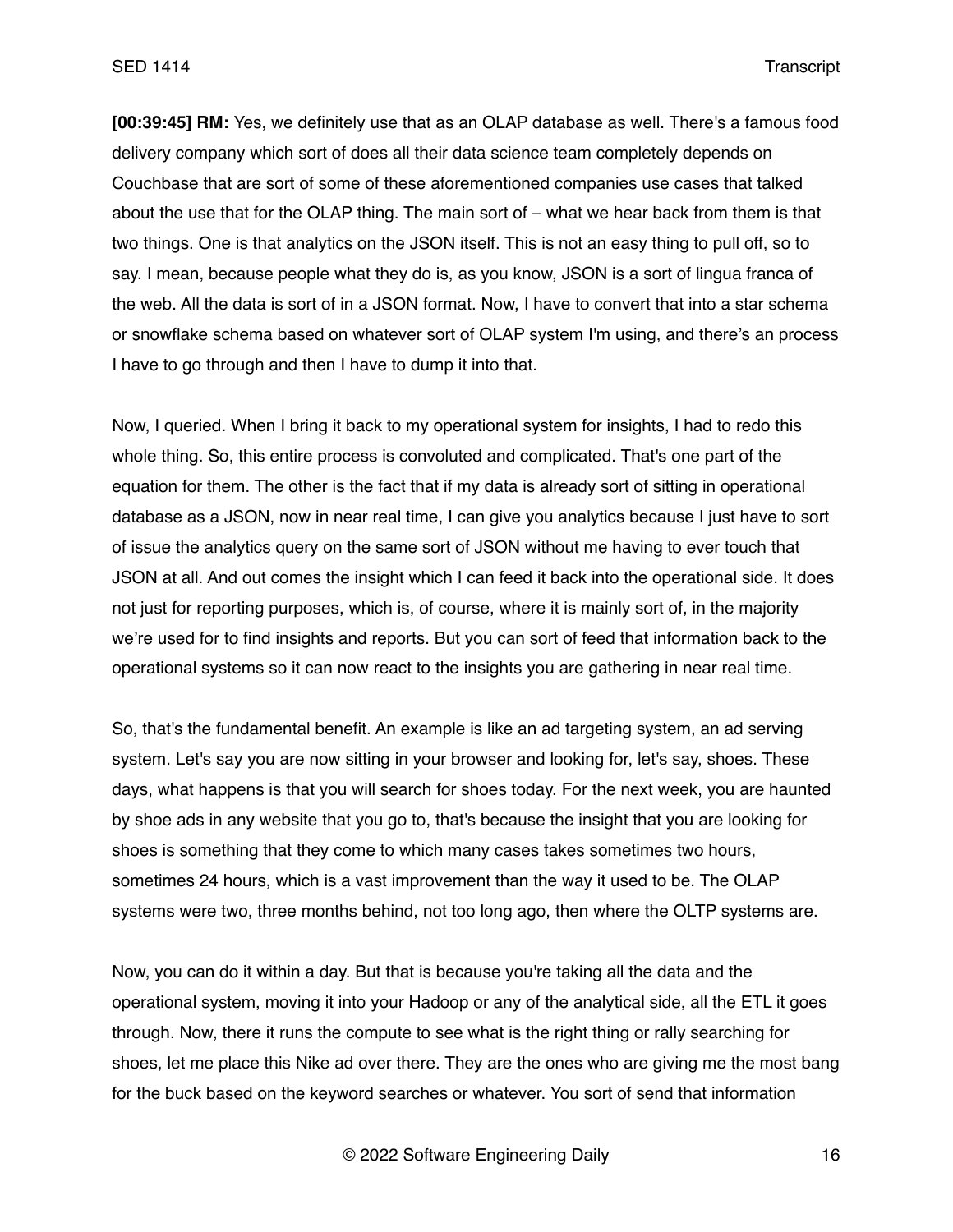back, which is again batched back to the operational system, because it's the fastest ad serving system so to say. So, it comes back here.

By the time it comes back, you're done with your shoe purchase. But when you use a system like Couchbase, this is just another query that is sort of running while you're sitting in this thing. So, even if that query takes tens of seconds, you're still in that browser page, and you can actually see the ad serve. While you're actually serving, there's a much better probability of you clicking, if there is a deal there that is appealing to you or a style there that is appealing to you. It actually comes to you at your point of engagement rather than later. And that's the benefit of the whole knowing No ETL biz I was just talking about, is that it reduces the time to insight from days and hours to seconds and milliseconds.

**[00:43:32] JM:** Cool. Yeah, I didn't know that. So, as we begin to wind down the conversation, I'd like to talk about the more recent product, which is Capella, which is a database as a service. What's the difference between using a database as a service versus just using cloud managed instances?

**[00:43:57] RM:** So, a good question there. We offer you the full choice of deployment, however you want it. You can run it on prem, and manage it yourself. You can run it on the cloud. We have cloud-based instances. You can run it on the cloud and manage it yourself. Because many enterprises go in that direction, as you can imagine. And then finally, it's fully managed database as a service by Couchbase. So, you don't have to worry about any of the administration, maintenance, any operational, which is what typically are the, so to say, administrative functions. They're all taken over by Couchbase.

So, you simply as a customer, have to worry about your application running there. Develop your application as fast as you can and deploy it there and the rest is Couchbase and it will manage the scaling of it, the performance of it, the the administration of it, the maintenance patch, upgrade, all is taken care of by Couchbase. So, that's database as a service. The other two options I described earlier, which is, imagine from this vantage point, more and more administration is on your hand versus Couchbase, fully administering it for you.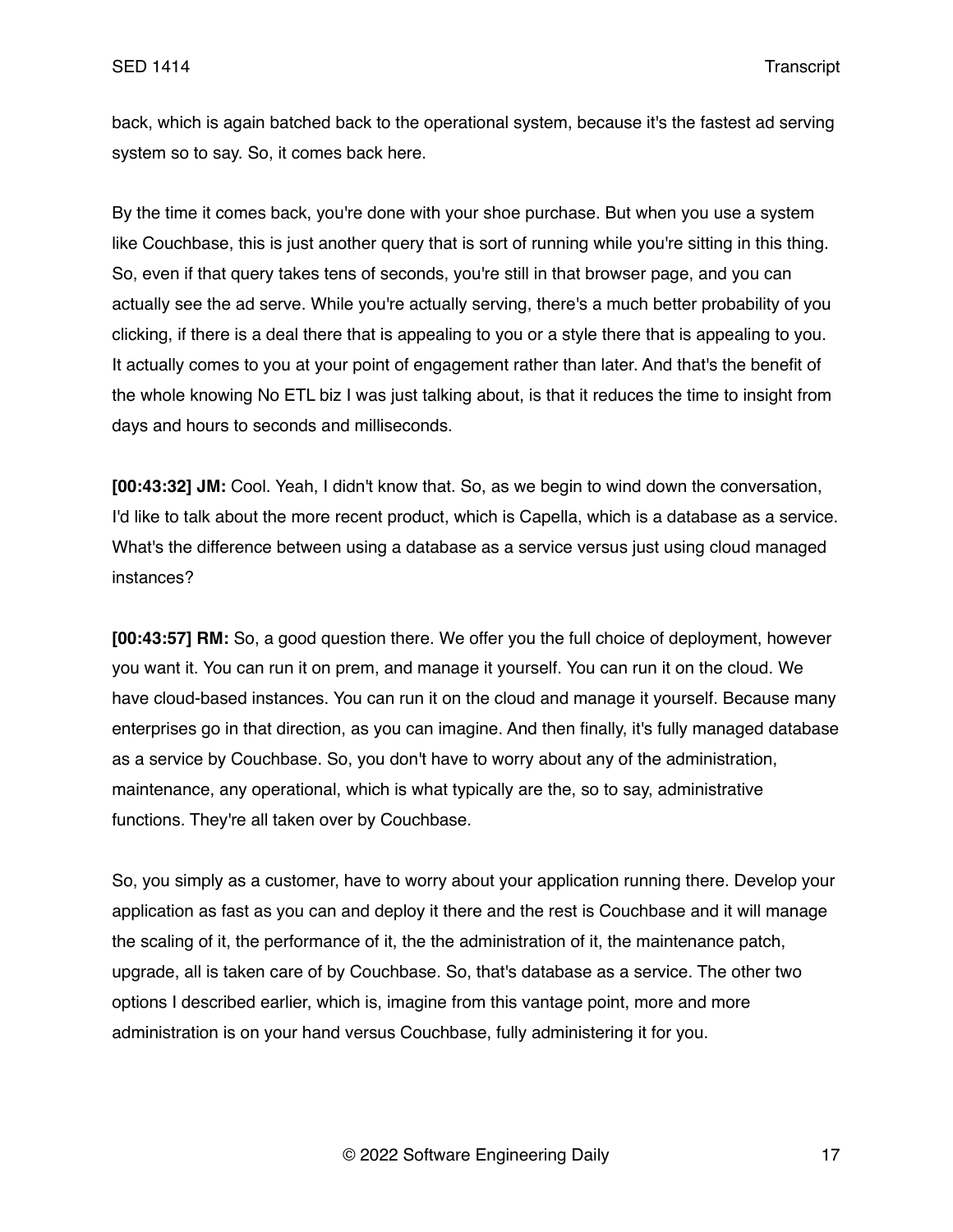**[00:45:11] JM:** Gotcha. What has been some of the engineering challenges of getting a database as a service running?

**[00:45:22] RM:** Yeah, several challenges. One as a product or as a platform versus other as a full-blown service. So, it comes down to orchestration. There is a data plane and a control plane, if you really look at it. It is the control plane that we had to brand new, fresh, imagine build, and tune the sort of the data plane with the control plane. So now, many of these administrative capabilities are sort of either managed within by Couchbase has an ability for the customers to influence. They can say, "Hey, I want the CPU consumption to be always be at 60% or 80%. Never exceed that." So that gives further information internally for Couchbase to see how to scale the system, or how to be more cost effective. If systems are not using the capacity that they wanted to do. So, that way, the net savings can go back to the customer or they're using more than metered billing. These are sort of the capabilities that are sort of net new that we basically had to build on top of the platform to make it simple for people to monitor, observe, metered billing, demand base scaling. These are sort of the the capabilities that you have to add to a product to make it into a service.

And then of course, we have to back it with a set of people who are both a combination of operational reliability engineers, as well as support engineering, which basically has to work with customers in case they run into issues and stuff like that. So, this is, in addition to the platform that we sell. These are the capabilities we have to build into the product and have teams to stand behind it to ensure that the service, has the same uptime guarantees that the customers demand, and that they are used to.

**[00:47:12] JM:** Cool. Well, I'd love to just close off, get your perspective on where Couchbase is headed as a company and where the product is focused on right now?

**[00:47:22] RM:** Yeah, so a lot of interesting stuff that we're bringing to the market going forward in the next release, which will be on the mobile side. A lot of great innovation there, which is in the areas of embedding our database in a lot more edge cases, a lot more edge scenarios. Let me leave it broad for now, as we are already closer to the earliest enhancement, I can give you more. But it's about us being able to embed the database and more edge use cases. That's one. And then make that whole management administration security to be really enterprise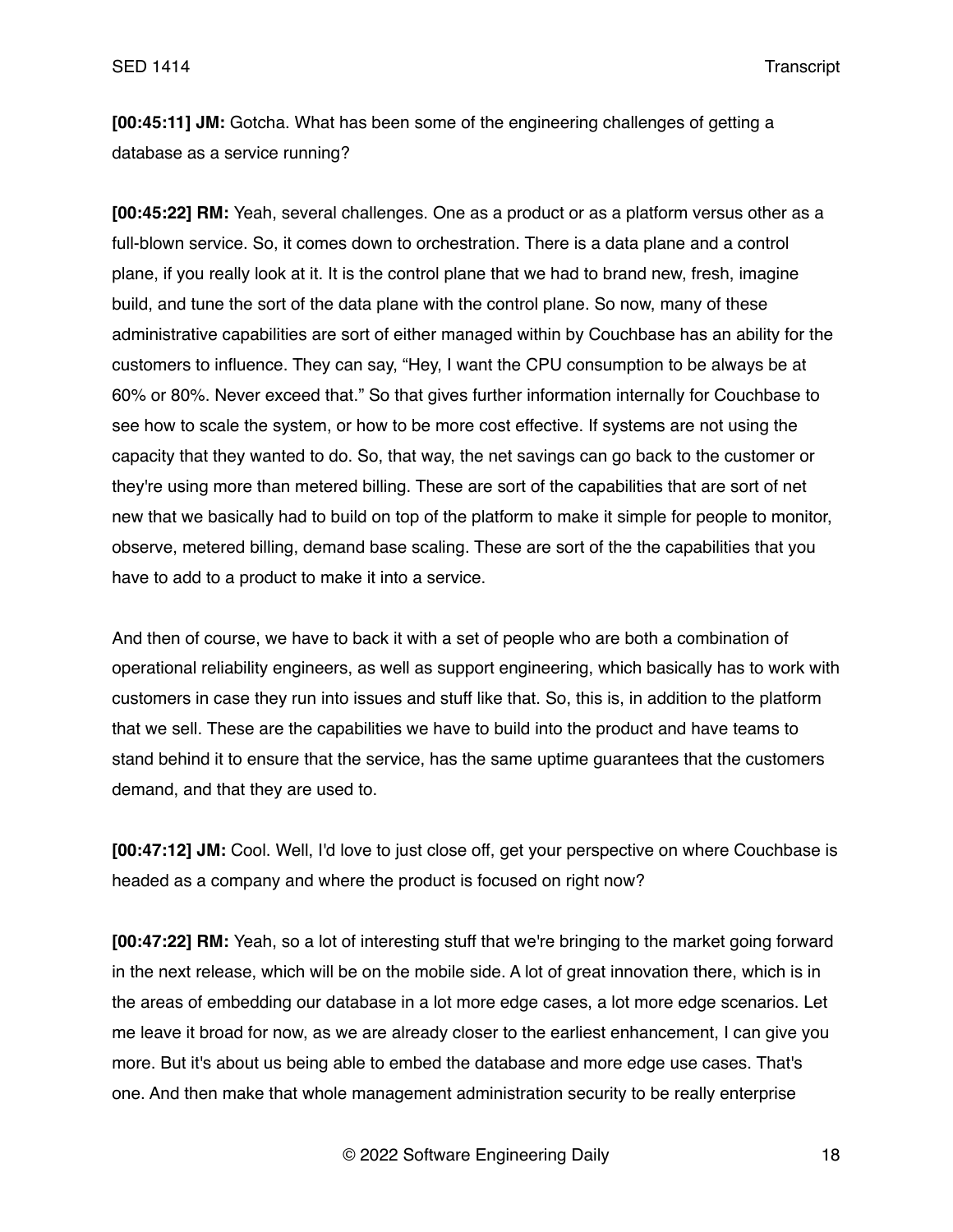grade, because the data when it is sitting in the edge, it's got to be secured differently and there is a higher bar for it, because you don't want any data to be sort of lost, or at least fall in the wrong hands and stuff like that.

So, the security is paramount. Administering and managing that itself is a huge piece of innovation we are put in here. That's on the mobile, next mobile release. And on the Kubernetes operator side, a lot of great innovations that we're putting to make the demand base scaling capabilities for various of our services, the fine-grained nature of things we want to handle there. As a team, that's where the work is. And then on our Couchbase server side, that is innovation, every service, in the case of analytics, there's a lot of work that we have done for easy consumption of this data. We have more connectors and more tooling for visualizing this data and integrations with some of the very popular tools that are out there. That's a major piece.

There is a high availability capability in the analytics piece, which was something that we had worked on that will be geared in the next release. On the sort of general transactional side of the house, we have built the user defined function, which is one of the great pieces of innovation in the database world, which sort of happened in the early 2000s, if you will. And a similar one we are bringing to Couchbase as well. So, with this, there is sort of full parity in terms of what you can do in Couchbase in relation to what you can do with your classic databases. This user defined functions is a great piece of functionality, which allows you to write JavaScript logic in the query. In the middle of a query, you can have a JavaScript function fire the same time. Our query language can be called from JavaScript functions. So, it gives you both – it's a very powerful capability where you can call it from a scripting engine, and at the same time, call the scripting engine from within the query engine. So, those capabilities that are sort of coming up next.

We are building sort of a storage engine, which will give us tremendous leg up in terms of the more capacity of data that we can manage by the end of the day. It should be even more cost effective for our customers. So, those are sort of some of the main innovation that is sort of coming. And of course, with every release, we put a lot of emphasis on security. So, there's a lot of security-oriented innovation that is sort of going into this next major release. As we move forward, there will be lot more innovation in terms of our ability to sort of process different types of data, that would be one major theme. One of the other themes would be on the sort of how to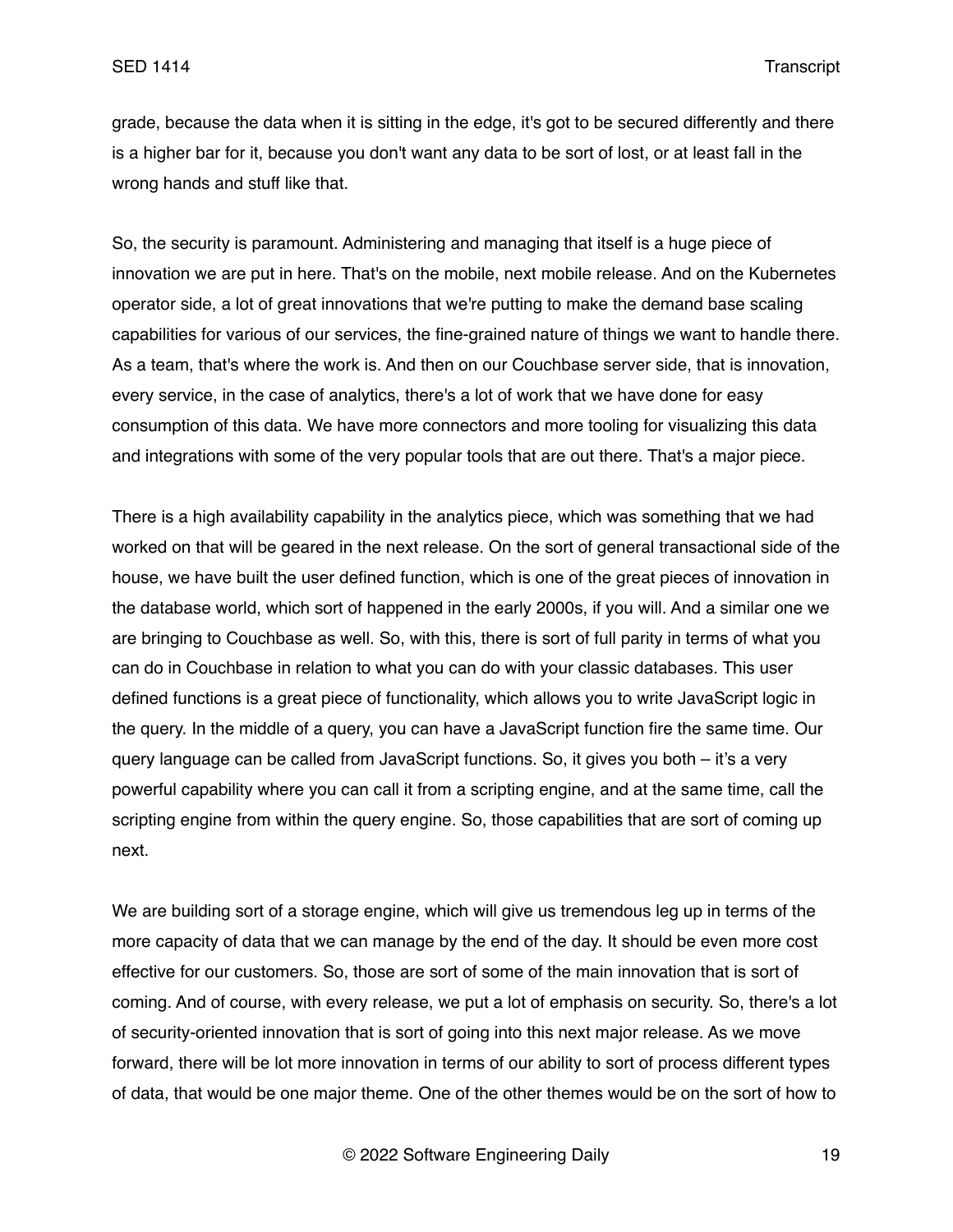make the database more and more friendly for AI workloads. And at the same time, how can the database itself become more autonomous, and you know, I always say databases, I've gone from manual to where we are now, which is automatic, and where we need to go next is autonomous.

So, it's self-healing, self-managing, self-optimizing, those sorts of capabilities will be sort of bringing as a team on the server side, and similar team, if you can extend them, wherever applicable to the edge, that's where the edge sort of will extend to. All the while making it cheaper for our customers to run it on Couchbase. And most importantly, the , ease of programmability, that we put a lot of work into that so that it's in SQL familiarity or your familiarity with the various frameworks that you use, those are the sort of make it easier and easier for developers to use Couchbase on the cloud, and most of our emphasis will be to make it for you to have a very easy on prem to the cloud. You can sort of check that out in couchbase.com/ sedaily is our website where they can go check.

We also have a free to play developer site called the Developer Playground. If you go to that site, you can find both these things and people can just sort of bring your browser and start developing. That's why we sort of want to take it to. So, you don't have to worry about all the install, config, plug in all that stuff. You can start there, and of course, when you're a sophisticated enterprise, you're not going to develop on the browser. But you can learn a lot and play and do your prototypes very easily. So, that on the cloud with Capella in the back, and the Developer Playground on the front, you can sort of do some serious development and programming and make it easier and easier for you to bring more application logic and remove all the worries of managing, scaling, upgrading, deploying, and all that stuff that we will take care of. So, that's generally the sort of set of themes that we'll be working towards the future.

**[00:52:51] JM:** Cool. Well, thank you so much for coming on the show. It's a real pleasure talking to you.

**[00:52:54] RM:** Fantastic. Thank you so much, Jeff.

**[00:52:57] JM:** Thanks for listening to today's episode about Couchbase. To learn more about Couchbase and look at their products, check out couchbase.com/sedaily.

© 2022 Software Engineering Daily 20